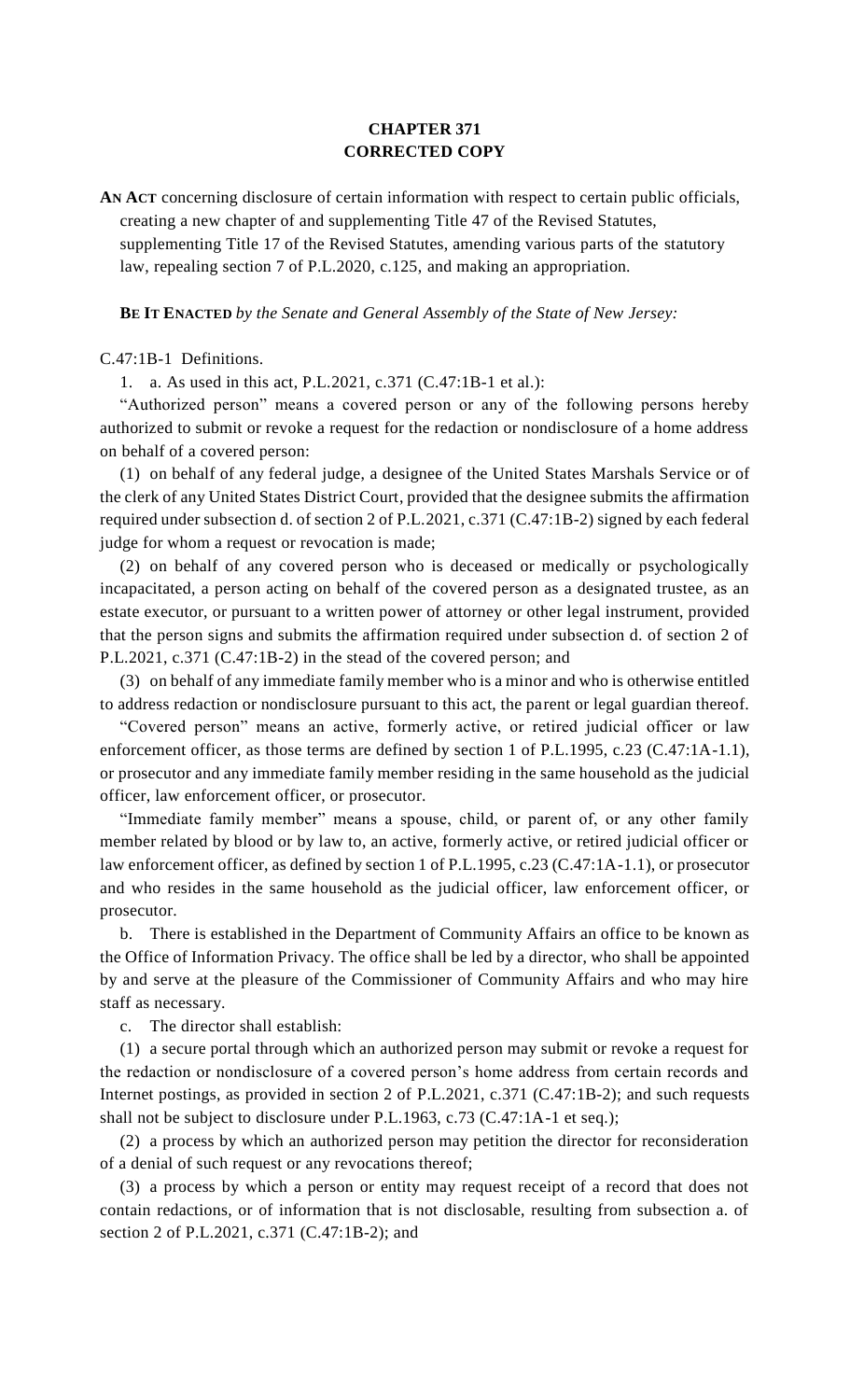(4) a process for the evaluation of any other exceptions to the requirement for redaction or nondisclosure pursuant to section 2 of P.L.2021, c.371 (C.47:1B-2), whether categorical or individualized. The director may grant an exception to any person or entity for the receipt of the unredacted records or information pursuant to this process.

d. The director shall evaluate and either approve or deny a request submitted pursuant to subsection c. of this section and any revocations thereof.

e. (1) The director may enter into any agreement or contract necessary to effectuate the purposes of this act.

(2) The director may issue any guidance, guidelines, decisions, or rules and regulations necessary to effectuate the purposes of this act. The rules and regulations shall be effective immediately upon filing with the Office of Administrative Law for a period not to exceed 18 months, and shall, thereafter, be amended, adopted, or readopted in accordance with the provisions of the "Administrative Procedure Act," P.L.1968, c.410 (C.52:14B-1 et seq.).

C.47:1B-2 Information redaction, nondisclosure request, enforcement.

2. a. An authorized person seeking the redaction or nondisclosure of the home address of any covered person from certain records and Internet postings consistent with section 2 of P.L.2015, c.226 (C.47:1-17), section 1 of P.L.1995, c.23 (C.47:1A-1.1), or section 6 of P.L.2001, c.404 (C.47:1A-5) shall submit a request in accordance with section 1 of P.L.2021, c.371 (C.47:1B-1) to the Office of Information Privacy through the secure portal established by the office. The address shall only be subject to redaction or nondisclosure if a request is submitted to and approved by the Director of the Office of Information Privacy.

b. A public agency shall redact or cease to disclose, in accordance with section 6 of P.L.2001, c.404 (C.47:1A-5) and section 1 of P.L.1995, c.23 (C.47:1A-1.1), respectively, the home address of a covered person approved by the Office of Information Privacy not later than 30 days following the approval. A public agency shall also discontinue the redaction or nondisclosure of the home address of any covered person for whom a revocation request has been approved not later than 30 days following the approval.

c. An immediate family member who has sought and received approval under subsection a. of this section and who no longer resides with the active, formerly active, or retired judicial officer, prosecutor, or law enforcement officer shall submit through the portal a revocation request not later than 30 days from the date on which the immediate family member no longer resided with the judicial officer, prosecutor, or law enforcement officer.

d. A person submitting a request pursuant to subsection a. of this section shall affirm in writing that the person understands that certain rights, duties, and obligations are affected as a result of the request, including:

(1) the receipt of certain notices from non-governmental entities as would otherwise be required pursuant to the "Municipal Land Use Law," P.L.1975, c.291 (C.40:55D-1 et seq.);

(2) the signing of petitions related to the nomination or election of a candidate to public office or related to any public question;

(3) the eligibility or requirements related to seeking or accepting the nomination for election or election to public office, or the appointment to any public position;

(4) the sale or purchase of a home or other property, recordation of a judgment, lien or other encumbrance on real or other property, and any relief granted based thereon;

(5) the ability to be notified of any class action suit or settlement; and

(6) any other legal, promotional, or official notice which would otherwise be provided to the person but for the redaction or nondisclosure of such person's home address pursuant to subsection a. of this section.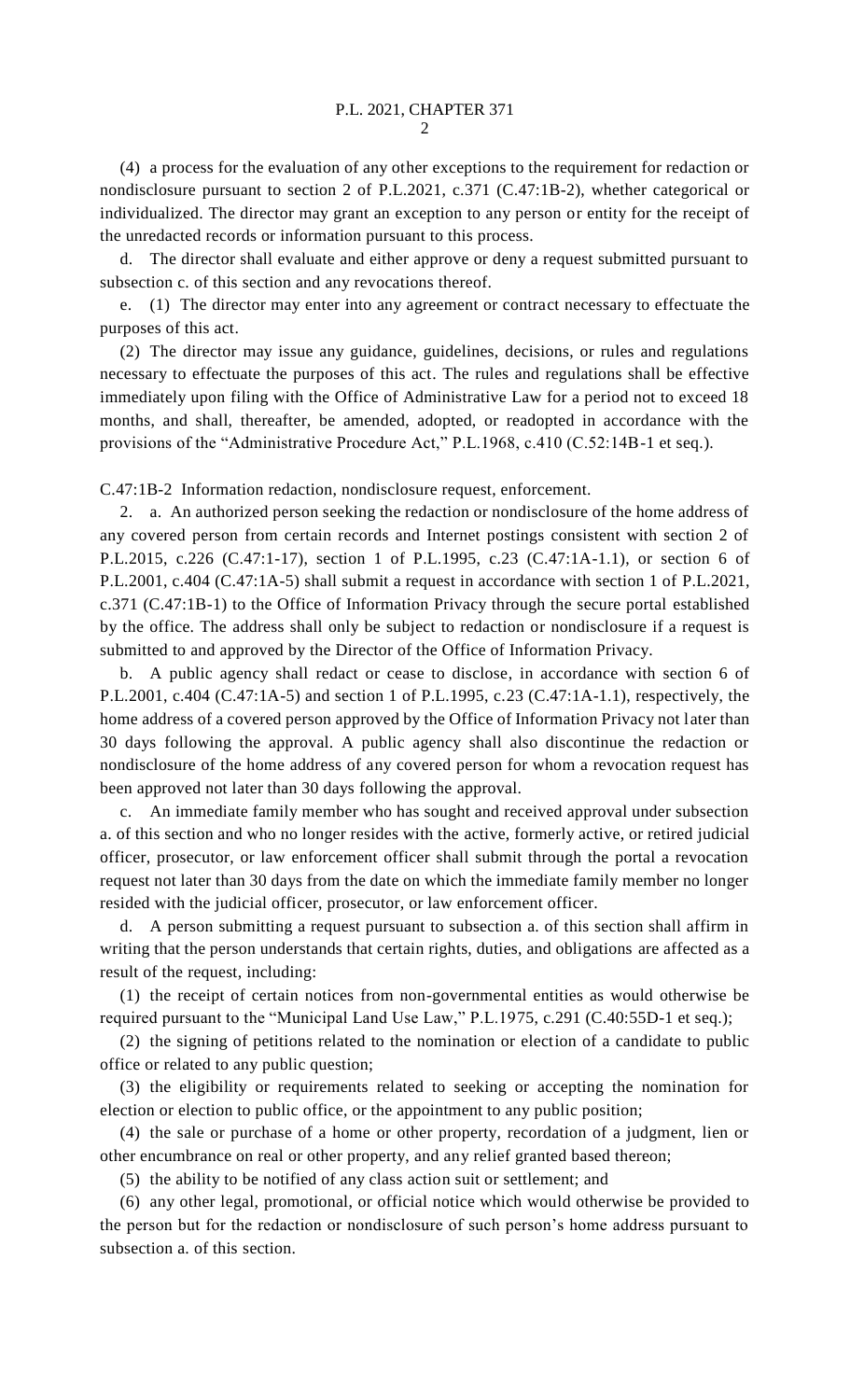C.47:1B-3 Exceptions to redaction requirement.

3. a. The following exceptions shall apply to the requirement to redact, and the prohibition against the disclosure of, a home address pursuant to section 2 of P.L.2021, c.371  $(C.47:1B-2)$  in accordance with section 2 of P.L.2015, c.226  $(C.47:1-17)$ , section 1 of P.L.1995, c.23 (C.47:1A-1.1), or section 6 of P.L.2001, c.404 (C.47:1A-5):

(1) Copies of voter registration files maintained in the Statewide voter registration system pursuant to section 2 of P.L.2005, c.145 (C.19:31-32) and maintained by the commissioner of registration in each county pursuant to R.S.19:31-3 shall be provided as redacted pursuant to section 2 of P.L.2021, c.371 (C.47:1B-2), except that copies of the files as unredacted pursuant thereto shall be provided to the following individuals, upon the individual's signing of an affidavit attesting to the individual's qualifying status pursuant hereto:

(a) the chairperson of the county or municipal committee of a political party, as appropriate under R.S.19:7-1, or a designee thereof, for distribution to any person authorized to serve as a challenger pursuant to R.S.19:7-1 or section 2 of P.L.2021, c.40 (C.19:15A-2), subject to the limitations in section 1 of P.L.1960, c.82 (C.19:7-6.1); and the unredacted copies may only be used for the purpose specified in R.S.19:7-5;

(b) a candidate, or a designee thereof, for distribution to a challenger appointed thereby pursuant to section 2 of P.L.2021, c.40 (C.19:15A-2) for the person's use in accordance with R.S.19:7-5;

(c) a candidate acting as a challenger pursuant to R.S.19:7-2 or the other person appointed thereunder, for use in accordance with R.S.19:7-5;

(d) any vendor, contractor, or organization carrying out a function of a county or of the State concerning the administration or conduct of elections; and

(e) upon order of a judge of the Superior Court after a finding that the unredacted copy is necessary to determine the merits of a petition filed in accordance with R.S.19:29-3, a person filing such petition or the respondent or both.

This paragraph shall apply to registry lists as described in section 2 of P.L.1947, c.347 (C.19:31-18.1).

(2) Other than as provided in subparagraphs (d) and (e) of paragraph (4) of this subsection, a document affecting the title to real property, as defined by N.J.S.46:26A-2, recorded and indexed by a county recording officer, or as otherwise held or maintained by the Division of Taxation, a county board of taxation, a county tax administrator, or a county or municipal tax assessor, that contains an address subject to redaction or nondisclosure consistent with this act, P.L.2021, c.371 (C.47:1B-1 et al.):

may instead or in addition include the redaction and nondisclosure of the names or other information of approved covered persons, as specified by the Director of the Division of Taxation, which redaction and nondisclosure may include masking of such names or other information, and

shall be provided as unredacted to the following persons when requested in such person's ordinary course of business:

(a) a title insurance company, a title insurance agent, or an approved attorney, as defined in section 1 of P.L.1975, c.106 (C.17:46B-1);

(b) a mortgage guarantee insurance company, as described in section 4 of P.L.1968, c.248 (C.17:46A-4);

(c) a mortgage loan originator, as defined in section 3 of P.L.2009, c.53 (C.17:11C-53);

(d) a registered title search business entity, as defined in section 4 of P.L.2021, c.371 (C.17:46B-1.1);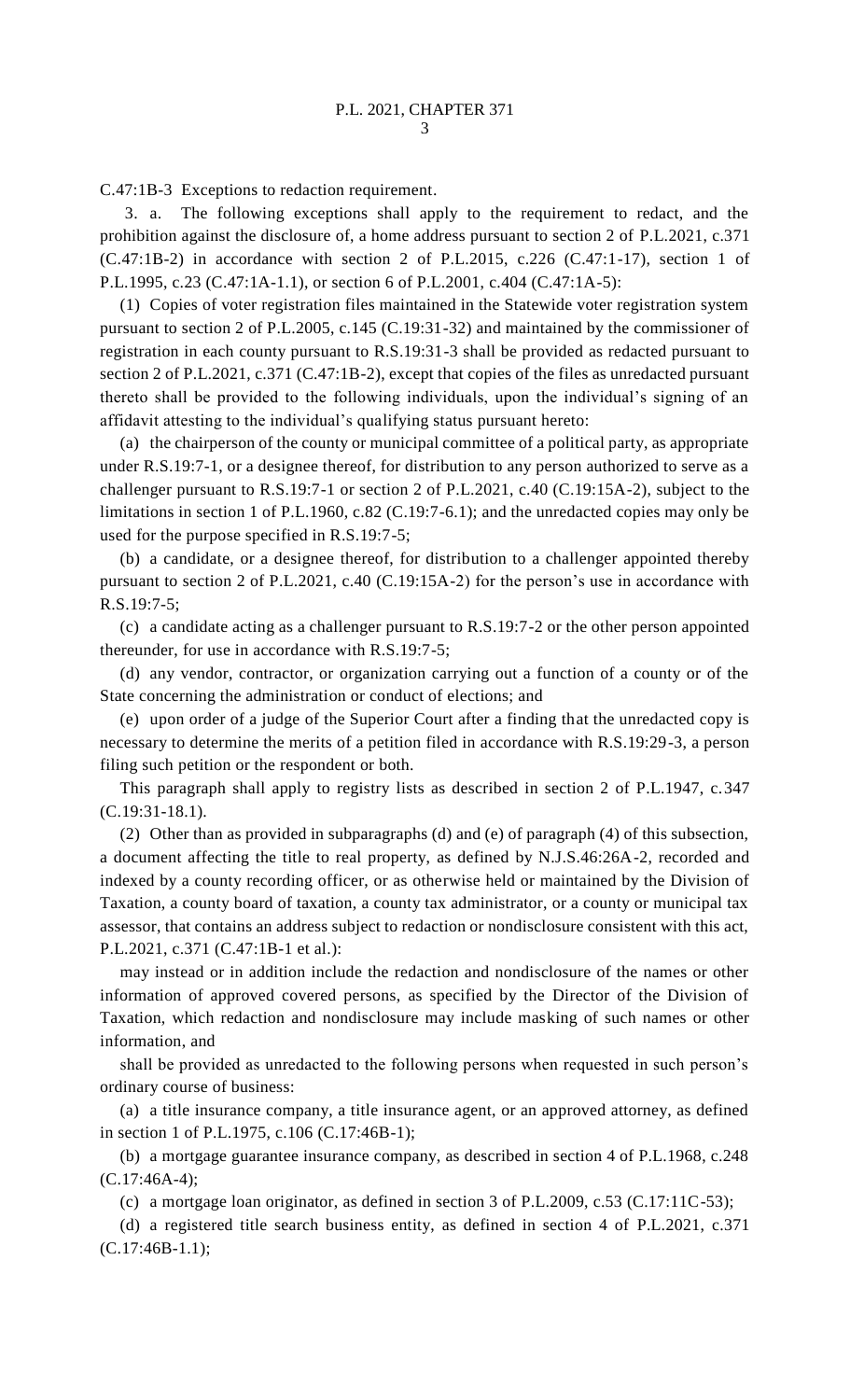(e) a real estate broker, a real estate salesperson, a real estate broker-salesperson, a real estate salesperson licensed with a real estate referral company, or a real estate referral company, as such terms are defined in R.S.45:15-3; and

(f) an individual or business that has made or received an offer for the purchase of real estate and real property, or any portion thereof, to or from a covered person whose address is subject to redaction or nondisclosure pursuant to section 2 of P.L.2021, c.371 (C.47:1B-2).

This act shall not be construed to prohibit a county recording officer from returning a document as unredacted to any person who submitted the document for recordation.

(3) A home address as unredacted may be provided by a public agency to the majority representative of such agency's employees.

(4) The following shall not be subject to redaction or nondisclosure pursuant to section 2 of P.L.2021, c.371 (C.47:1B-2):

(a) records and documents, including Uniform Commercial Code filings and financing statements, maintained by the Division of Revenue and Enterprise Services in the Department of the Treasury;

(b) petitions naming candidates for office pursuant to R.S.19:13-1 and R.S.19:13-4;

(c) petitions signed in accordance with R.S.19:13-6;

(d) records evidencing any lien, judgement, or other encumbrance upon real or other property;

(e) assessment lists subject to inspection pursuant to R.S.54:4-38 when inspected in person;

(f) the index of all recorded documents maintained by a county recording officer as under N.J.S.46:26A-8 when inspected in person; and

(g) property that is presumed abandoned under the "Uniform Unclaimed Property Act," P.L.1989, c.58 (C.46:30B-1 et seq.).

(5) A public agency may share unredacted information with any vendor, contractor, or organization to carry out the purposes for which the public agency entered into an agreement with the vendor, contractor, or organization. The vendor, contractor, or organization shall not use such information in any manner other than as necessary to carry out the purposes of the agreement.

(6) For a record or other document containing a home address required to be redacted pursuant to section 2 of P.L.2021, c.371 (C.47:1B-2) that, because of the characteristics or properties of the record or document, is only available to be viewed in person, a custodian or other government official shall make every reasonable effort to hide such address when allowing an individual without authority to view such address as unredacted to view the record or document.

b. Nothing in this act shall be construed to require redaction or nondisclosure of any information in any document, record, information, or database shared with or otherwise provided to any other government entity.

c. Information otherwise subject to redaction or nondisclosure pursuant to section 2 of P.L.2021, c.371 (C.47:1B-2) may be provided as unredacted upon order of a judge of the Superior Court or of any other court of competent jurisdiction.

This section shall not be construed to require a record to be made available that is not otherwise required to be made available under any other law or regulation.

e. The Director of the Division of Taxation may issue any guidance, guidelines, or rules and regulations necessary to effectuate the purposes of this section. The rules and regulations shall be effective immediately upon filing with the Office of Administrative Law for a period not to exceed 18 months, and shall, thereafter, be amended, adopted, or readopted in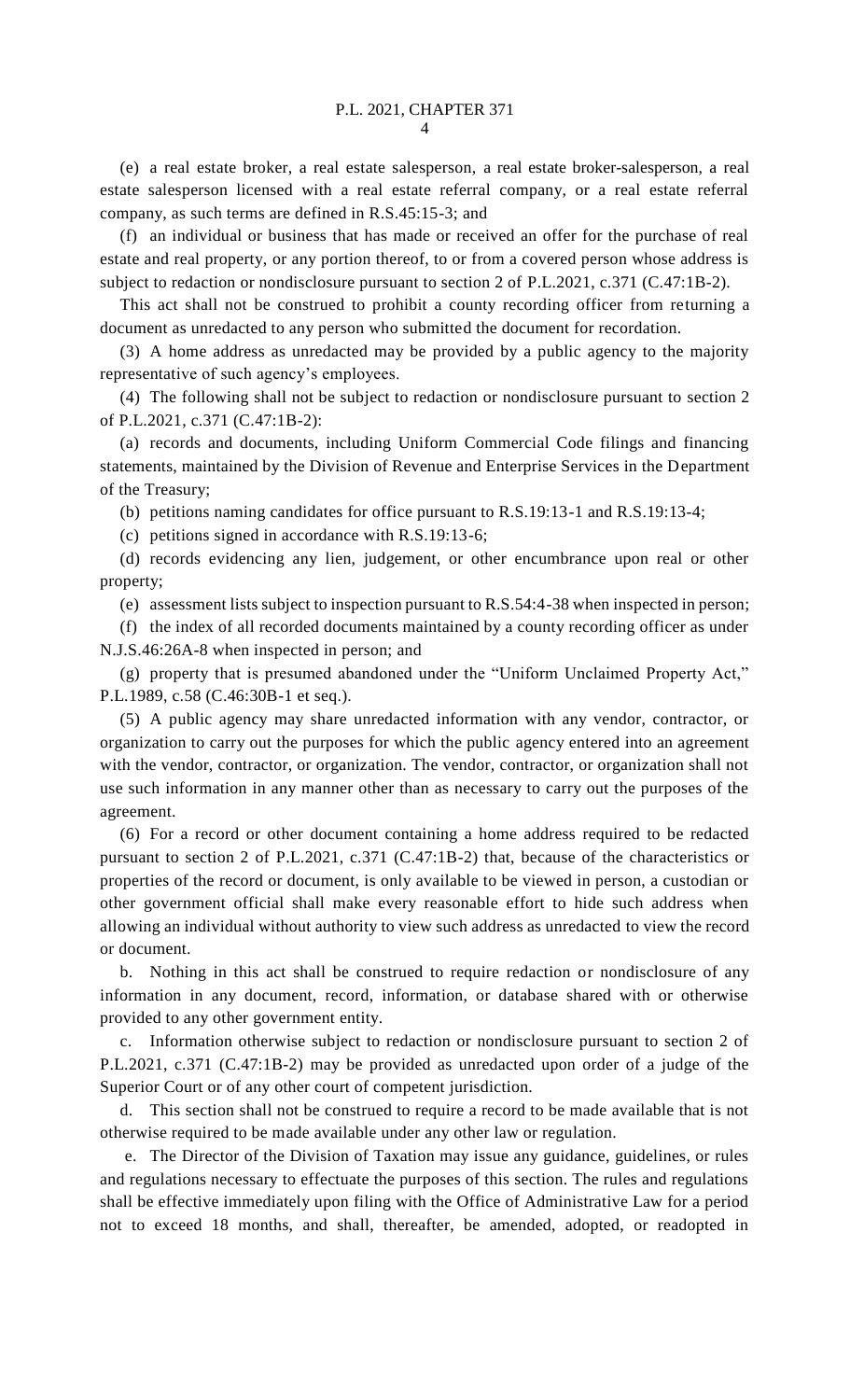accordance with the provisions of the "Administrative Procedure Act," P.L.1968, c.410 (C.52:14B-1 et seq.).

## C.17:46B-1.1 Definitions.

4. a. As used in this section:

"Title search business entity" means any person or entity organized under the laws of this State or another state for the primary purpose of determining the existence of any lien, lawsuit, lease, easement, mortgage or other encumbrance or restriction, or ownership interest, on any property and regularly conducts business with any title insurance company or title insurance agent as defined in section 1 of P.L.1975, c.106 (C.17:46B-1).

b. A title search business entity conducting business in this State shall register with and be subject to regulation by the Department of Banking and Insurance. The business entities shall also register with the Division of Revenue and Enterprise Services in the Department of the Treasury, or the county clerk, as appropriate.

c. The Commissioner of Banking and Insurance may issue rules and regulations necessary to effectuate the purposes of this section. The rules and regulations shall be effective immediately upon filing with the Office of Administrative Law for a period not to exceed 18 months and may, thereafter, be amended, adopted, or readopted in accordance with the "Administrative Procedure Act," P.L.1968, c.410 (C.52:14B-1 et seq.).

5. Section 1 of P.L.2015, c.226 (C.2C:20-31.1) is amended to read as follows:

C.2C:20-31.1 Posting of certain information on the Internet; degree of crime.

1. a. For the purposes of this section:

"Authorized person" means a covered person or any of the following persons hereby authorized to submit or revoke a request for the redaction or nondisclosure of a home address or unpublished telephone number on behalf of a covered person pursuant to subsection c. of this section:

(1) on behalf of any federal judge, a designee of the United States Marshals Service or of the clerk of any United States District Court;

(2) on behalf of any covered person who is deceased or medically or psychologically incapacitated, a person acting on behalf of the covered person as a designated trustee, as an estate executor, or pursuant to a written power of attorney or other legal instrument; and

(3) on behalf of any immediate family member who is a minor and who is otherwise entitled to address redaction or nondisclosure pursuant to this act, P.L.2021, c.371 (C.47:1B-1 et al.), the parent or legal guardian thereof.

"Covered person" means an active, formerly active, or retired judicial officer or law enforcement officer, as those terms are defined by section 1 of P.L.1995, c.23 (C.47:1A-1.1), or prosecutor and any immediate family member residing in the same household as the judicial officer, law enforcement officer, or prosecutor.

"Immediate family member" means a spouse, child, or parent of, or any other family member related by blood or by law to, an active, formerly active, or retired judicial officer or law enforcement officer, as those terms are defined by section 1 of P.L.1995, c.23 (C.47:1A-1.1), or prosecutor and who resides in the same household as the judicial officer, law enforcement officer, or prosecutor.

"Person" shall not be construed to include in any capacity the custodian of a government record as defined in section 1 of P.L.1995, c.23 (C.47:1A-1.1).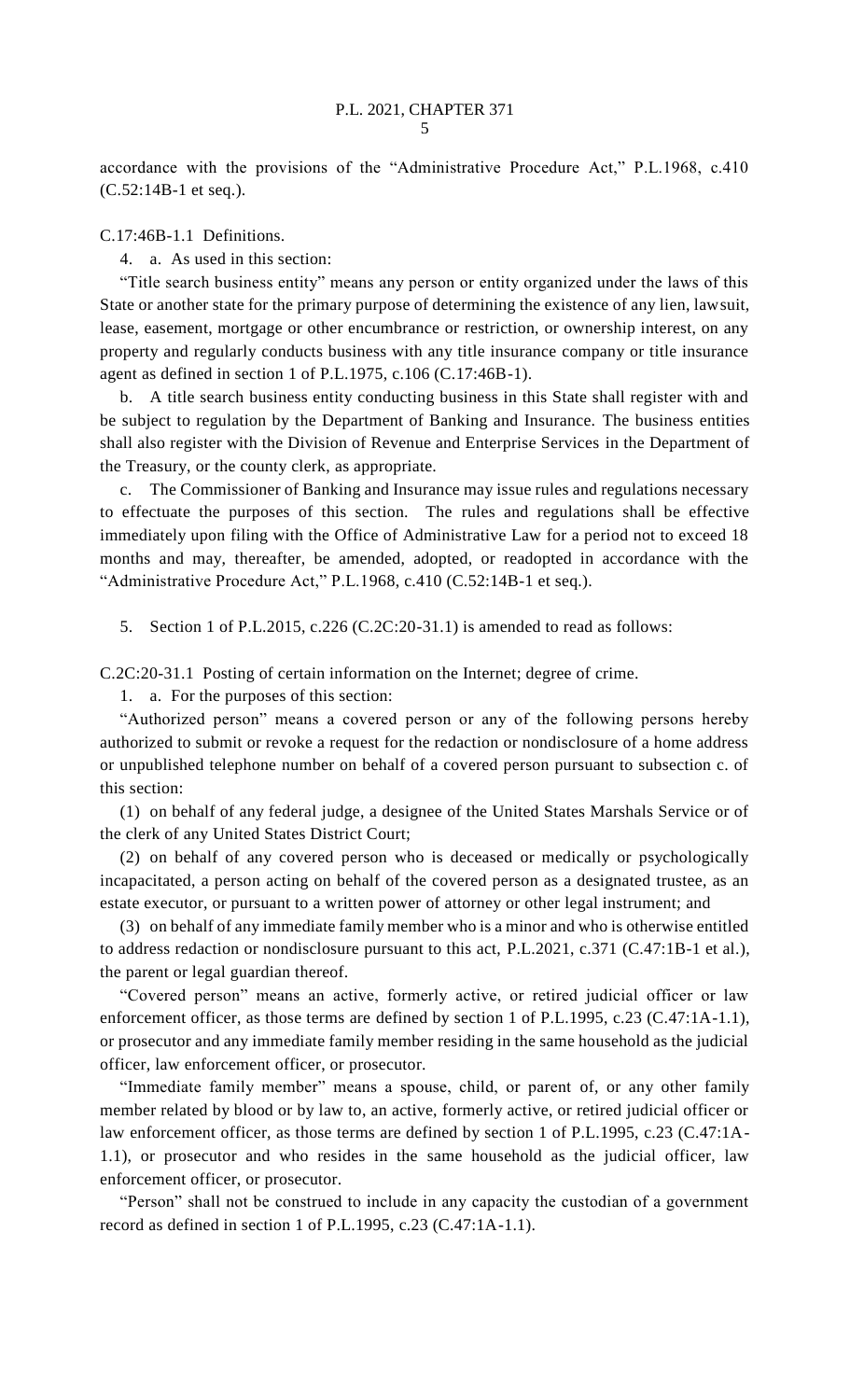b. Upon notification pursuant to subsection c. of this section, and not later than 10 business days after receipt thereof, a person shall not knowingly, with purpose to expose another to harassment or risk of harm to life or property, or in reckless disregard of the probability of such exposure, post, repost, publish, or republish on the Internet, or otherwise make available, the home address or unpublished home telephone number of any covered person, except in compliance with any court order, law enforcement investigation, or request by a government agency or person duly acting on behalf of the agency.

c. An authorized person, as defined in subsection a. of this section, seeking to prohibit the disclosure of the home address or unpublished home telephone number of any covered person consistent with subsection b. of this section shall provide written notice to the person from whom they are seeking nondisclosure that they are an authorized person and requesting that such person cease the disclosure of such information and remove the protected information from the Internet or where otherwise made available.

d. A reckless violation of subsection b. of this section is a crime of the fourth degree. A purposeful violation of subsection b. of this section is a crime of the third degree.

e. This section shall not be construed to prohibit a person, business, or association who has received information as unredacted pursuant to the provisions of sections 1 through 3 of P.L.2021, c.371 (C.47:1B-1 through C. 47:1B-3) from making the information available consistent with the purposes for which the person, business, or association received the information. A person, business, or association that uses or makes available the information in a way that is inconsistent with the purposes for which the person, business, or association received the information shall be liable as provided pursuant to subsection d. of this section.

f. Nothing herein shall be construed to impose liability on the news media for failure to remove information from previously printed newspapers. As used in this subsection, "news media" means newspapers, magazines, press associations, news agencies, wire services, or other similar printed means of disseminating news to the general public.

6. Section 2 of P.L.1947, c.347 (C.19:31-18.1) is amended to read as follows:

C.19:31-18.1 Registry lists; distribution; availability, use.

2. a. The county clerk in all counties shall cause copies of the registry lists, certified and transmitted under R.S.19:31-18, to be printed, and shall furnish to any voter applying for the same such copies, charging therefor \$0.25 per copy of the list of voters of each election district. The clerk shall also furnish five printed copies thereof to each district board, which shall within two days post two such registry lists, one in the polling place and one in another conspicuous place within the election district. The county clerk shall also forthwith deliver to the superintendent of elections of the county, if any there be, and to the chairmen of the county committees of each of the several political parties in the county, five copies of the lists of voters of each election district in the county; and to the municipal clerk of each of the municipalities in the county five copies of the lists of voters of each election district in such municipality; and to the county board 10 copies of the lists of voters of each election district in each of such municipalities. The county clerk shall also, upon the request of the chairman of the State committee of any of the several political parties, but not more than once in each calendar year, forthwith deliver a copy of the lists of voters of each election district in each of the municipalities in his county. In no case shall a list of registered voters furnished pursuant to this section include voter signatures or, except as otherwise provided in section 3 of P.L.2021, c.371 (C.47:1B-3), the home address of a covered person, as defined in section 1 of P.L.2021, c.371 (C.47:1B-1), who has received approval from the Office of Information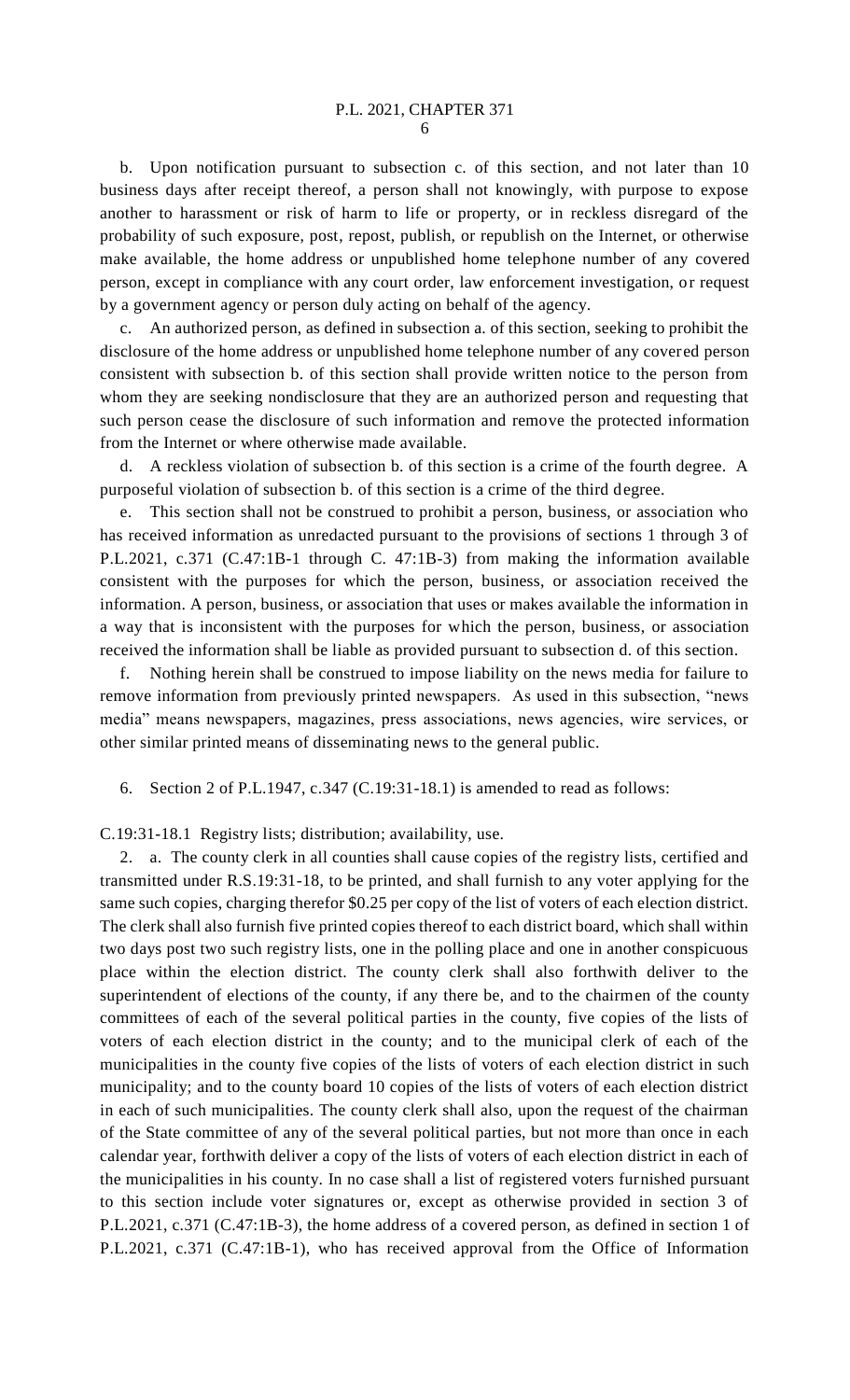Privacy for the redaction or nondisclosure of the covered person's address. The county clerk shall satisfy the request by delivery of a computer-generated or electronic copy of the list for the county from the Statewide voter registration system.

b. The commissioner of registration shall furnish a computer-generated or electronic copy of a list of registered voters in any or all election districts in the county to any voter requesting it, for which copy such commissioner shall make a charge which shall be uniform in any calendar year and which shall reflect only the cost of reproducing the list, but which in any case shall not exceed \$375.

c. No person shall use voter registration lists or copies thereof prepared pursuant to this section as a basis for commercial or charitable solicitation of the voters listed thereon. Any person making such use of such lists or copies thereof shall be a disorderly person, and shall be punished by a fine not exceeding \$500.00.

7. Section 2 of P.L.2015, c.226 (C.47:1-17) is amended to read as follows:

C.47:1-17 Publishing of certain information by governmental agency prohibited.

2. Except as otherwise provided pursuant to sections 1 through 3 of P.L.2021, c.371 (C.47:1B-1 through C.47:1B-3), a State or local governmental agency shall not knowingly post, repost, publish, or republish on the Internet the home address of any covered person approved by the Office of Information Privacy pursuant to section 2 of P.L.2021, c.371 (C.47:1B-2), 31 days or more following such approval, unless the agency obtains the written permission of that person.

8. Section 3 of P.L.2015, c.226 (C.56:8-166.1) is amended to read as follows:

C.56:8-166.1 Person, business, association prohibited from publishing certain information on the Internet.

3. a. (1) Upon notification pursuant to paragraph (2) of this subsection, and not later than 10 business days following receipt thereof, a person, business, or association shall not disclose or re-disclose on the Internet or otherwise make available, the home address or unpublished home telephone number of any covered person, as defined in subsection d. of this section, who has received approval from the Office of Information Privacy for the redaction or nondisclosure of the covered person's address.

(2) An authorized person seeking to prohibit the disclosure of the home address or unpublished home telephone number of any covered person consistent with paragraph (1) of this subsection shall provide written notice to the person from whom they are seeking nondisclosure that they are an authorized person and requesting that the person cease the disclosure of the information and remove the protected information from the Internet or where otherwise made available.

(3) An immediate family member who has provided notice pursuant to paragraph (2) of this subsection and who no longer resides with the judicial officer, prosecutor, or law enforcement officer shall provide notice to that effect to the person, business, or association not later than 30 days from the date on which the immediate family member no longer resided with the judicial officer, prosecutor, or law enforcement officer.

b. A person, business, or association that violates subsection a. of this section shall be liable to the aggrieved person, who may bring a civil action in the Superior Court.

c. The court may award: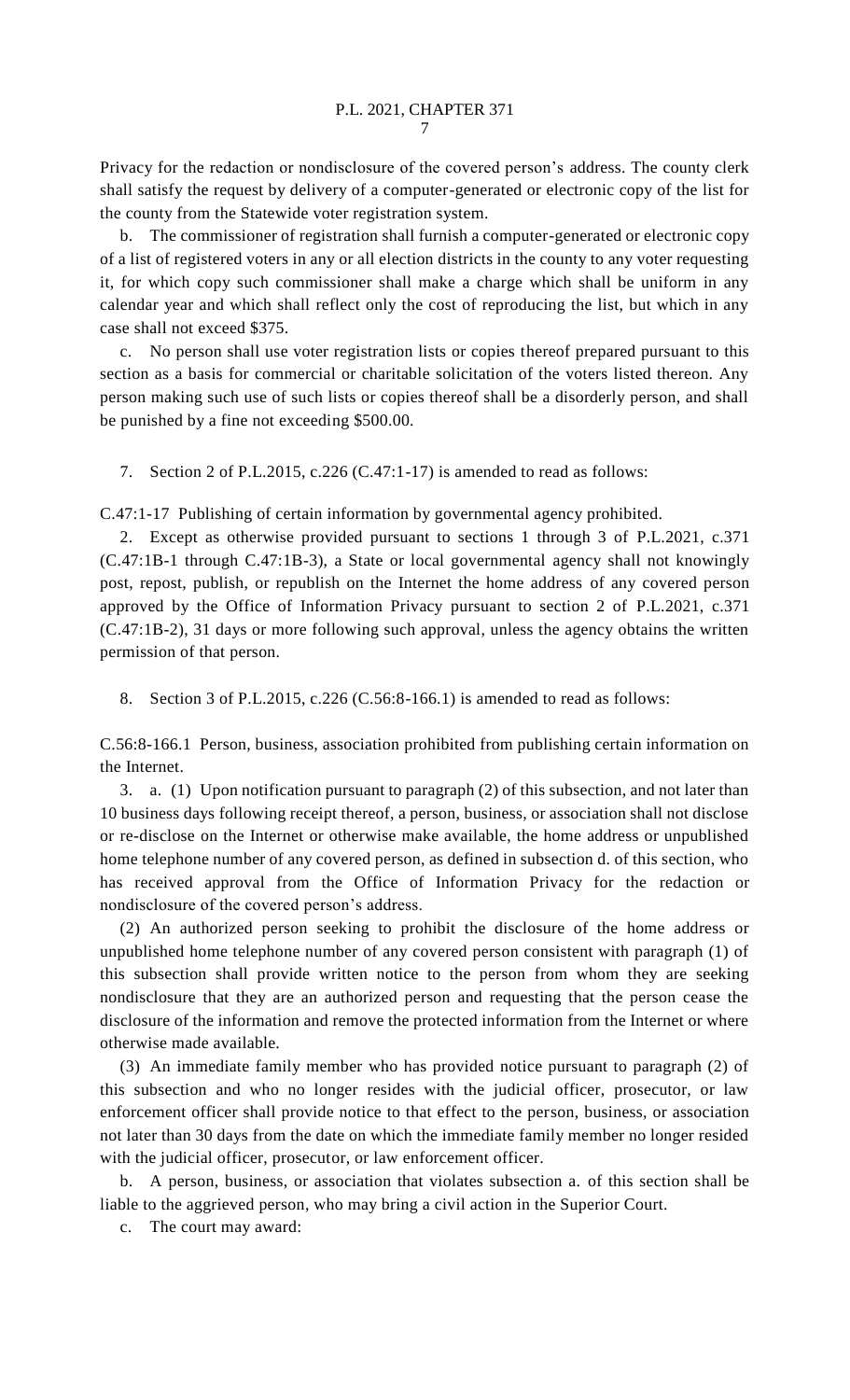(1) actual damages, but not less than liquidated damages computed at the rate of \$1,000 for each violation of this act;

(2) punitive damages upon proof of willful or reckless disregard of the law;

(3) reasonable attorney's fees and other litigation costs reasonably incurred; and

(4) any other preliminary and equitable relief as the court determines to be appropriate.

d. For the purposes of this section:

"Authorized person" means a covered person or any of the following persons hereby authorized to submit or revoke a request for the redaction or nondisclosure of a home address on behalf of a covered person:

(1) on behalf of any federal judge, a designee of the United States Marshals Service or of the clerk of any United States District Court;

(2) on behalf of any covered person who is deceased or medically or psychologically incapacitated, a person acting on behalf of the covered person as a designated trustee, as an estate executor, or pursuant to a written power of attorney or other legal instrument; and

(3) on behalf of any immediate family member who is a minor and who is otherwise entitled to address redaction or nondisclosure pursuant to this act, the parent or legal guardian thereof.

"Covered person" means an active, formerly active, or retired judicial officer or law enforcement officer, as those terms are defined by section 1 of P.L.1995, c.23 (C.47:1A-1.1), or prosecutor and any immediate family member residing in the same household as such judicial officer, law enforcement officer, or prosecutor.

"Disclose" shall mean to solicit, sell, manufacture, give, provide, lend, trade, mail, deliver, transfer, post, publish, distribute, circulate, disseminate, present, exhibit, advertise or offer.

"Immediate family member" means a spouse, child, or parent of, or any other family member related by blood or by law to, an active, formerly active, or retired judicial officer or law enforcement officer, as those terms are defined by section 1 of P.L.1995, c.23 (C.47:1A-1.1), or prosecutor and who resides in the same household as such judicial officer, prosecutor, or law enforcement officer.

"Person" shall not be construed to include in any capacity the custodian of a government record as defined in section 1 of P.L.1995, c.23 (C.47:1A-1.1).

This section shall not be construed to prohibit a person, business, or association who has received information as unredacted pursuant to the provisions of sections 1 through 3 of P.L.2021, c.371 (C.47:1B-1 through C.47:1B-3) from making the information available consistent with the purposes for which the person, business, or association received the information. A person, business, or association that uses or makes available the information in a way that is inconsistent with the purposes for which the person, business, or association received the information shall be liable as provided pursuant to subsection c. of this section.

f. Nothing herein shall be construed to impose liability on the news media for failure to remove information from previously printed newspapers. As used in this subsection, "news media" means newspapers, magazines, press associations, news agencies, wire services, or other similar printed means of disseminating news to the general public.

9. N.J.S.46:26A-12 is amended to read as follows:

Effect of recording.

46:26A-12 a. Notwithstanding the provisions of P.L.2021, c.371 (C.47:1B-1 et al.), any recorded document affecting the title to real property is, from the time of recording, notice to all subsequent purchasers, mortgagees and judgment creditors of the execution of the document recorded and its contents.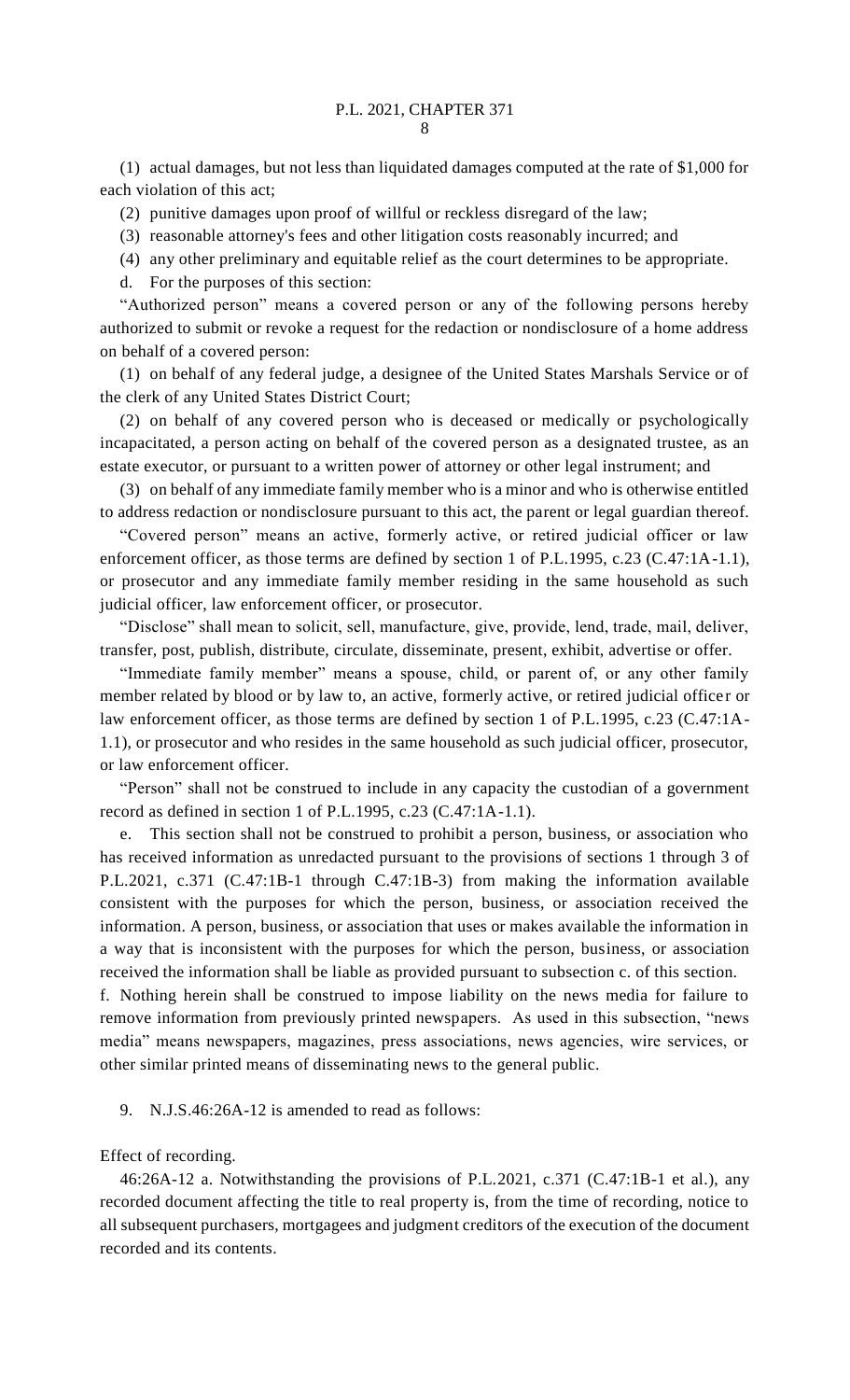b. A claim under a recorded document affecting the title to real property shall not be subject to the effect of a document that was later recorded or was not recorded unless the claimant was on notice of the later recorded or unrecorded document.

c. A deed or other conveyance of an interest in real property shall be of no effect against subsequent judgment creditors without notice, and against subsequent bona fide purchasers and mortgagees for valuable consideration without notice and whose conveyance or mortgage is recorded, unless that conveyance is evidenced by a document that is first recorded.

10. Section 1 of P.L.1995, c.23 (C.47:1A-1.1) is amended to read as follows:

C.47:1A-1.1 Definitions.

1. As used in P.L.1963, c.73 (C.47:1A-1 et seq.) as amended and supplemented:

"Biotechnology" means any technique that uses living organisms, or parts of living organisms, to make or modify products, to improve plants or animals, or to develop microorganisms for specific uses; including the industrial use of recombinant DNA, cell fusion, and novel bioprocessing techniques.

"Custodian of a government record" or "custodian" means in the case of a municipality, the municipal clerk and in the case of any other public agency, the officer officially designated by formal action of that agency's director or governing body, as the case may be.

"Government record" or "record" means any paper, written or printed book, document, drawing, map, plan, photograph, microfilm, data processed or image processed document, information stored or maintained electronically or by sound-recording or in a similar device, or any copy thereof, that has been made, maintained or kept on file in the course of his or its official business by any officer, commission, agency or authority of the State or of any political subdivision thereof, including subordinate boards thereof, or that has been received in the course of his or its official business by any such officer, commission, agency, or authority of the State or of any political subdivision thereof, including subordinate boards thereof. The terms shall not include inter-agency or intra-agency advisory, consultative, or deliberative material.

A government record shall not include the following information which is deemed to be confidential for the purposes of P.L.1963, c.73 (C.47:1A-1 et seq.) as amended and supplemented:

information received by a member of the Legislature from a constituent or information held by a member of the Legislature concerning a constituent, including, but not limited to, information in written form or contained in any e-mail or computer data base, or in any telephone record whatsoever, unless it is information the constituent is required by law to transmit;

any memorandum, correspondence, notes, report or other communication prepared by, or for, the specific use of a member of the Legislature in the course of the member's official duties, except that this provision shall not apply to an otherwise publicly-accessible report which is required by law to be submitted to the Legislature or its members;

any copy, reproduction or facsimile of any photograph, negative or print, including instant photographs and videotapes of the body, or any portion of the body, of a deceased person, taken by or for the medical examiner at the scene of death or in the course of a post mortem examination or autopsy made by or caused to be made by the medical examiner except:

when used in a criminal action or proceeding in this State which relates to the death of that person,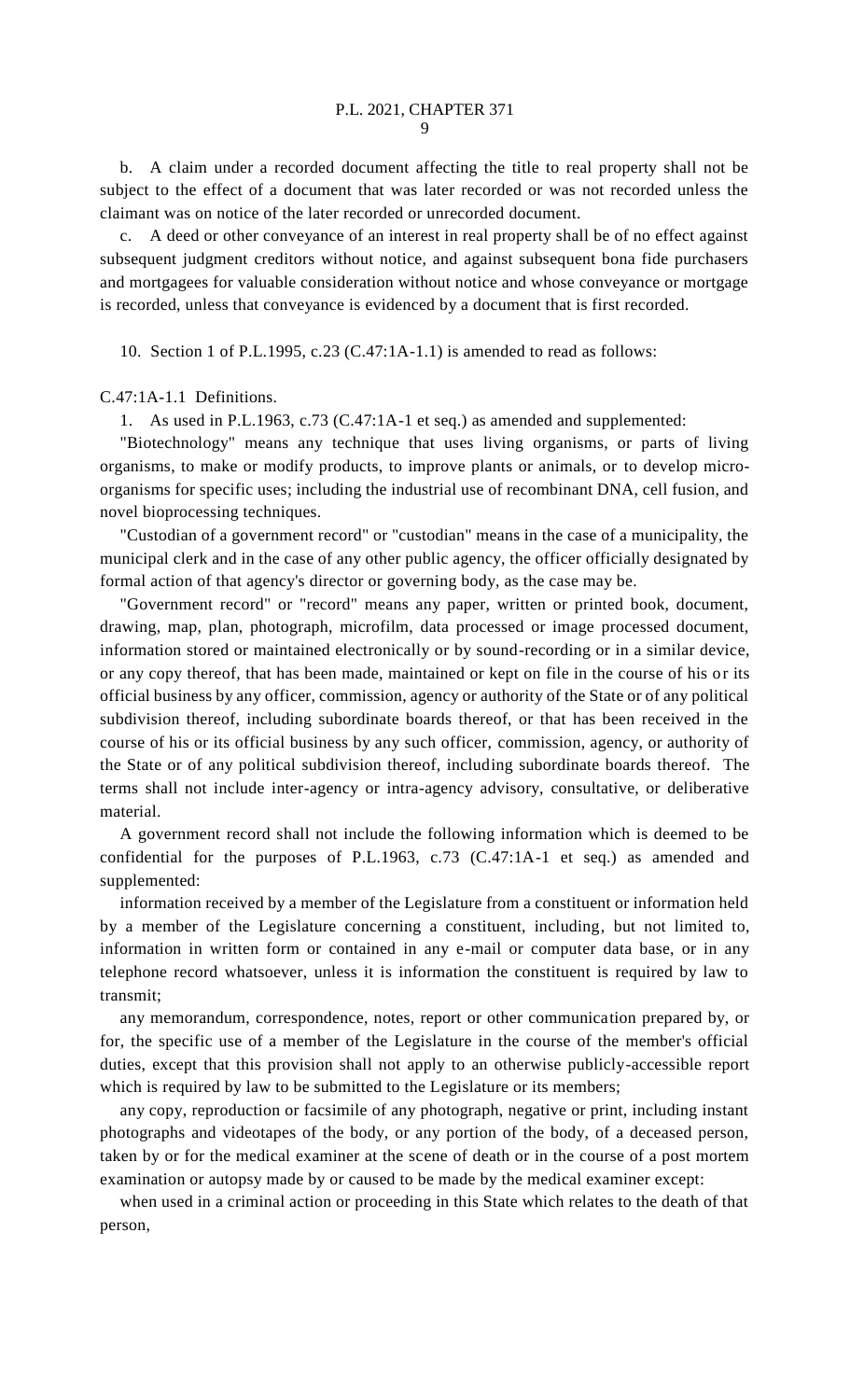for the use as a court of this State permits, by order after good cause has been shown and after written notification of the request for the court order has been served at least five days before the order is made upon the county prosecutor for the county in which the post mortem examination or autopsy occurred,

for use in the field of forensic pathology or for use in medical or scientific education or research, or

for use by any law enforcement agency in this State or any other state or federal law enforcement agency;

criminal investigatory records;

the portion of any criminal record concerning a person's detection, apprehension, arrest, detention, trial or disposition for unlawful manufacturing, distributing, or dispensing, or possessing or having under control with intent to manufacture, distribute, or dispense, marijuana or hashish in violation of paragraph (11) of subsection b. of N.J.S.2C:35-5, or a lesser amount of marijuana or hashish in violation of paragraph (12) of subsection b. of that section, or a violation of either of those paragraphs and a violation of subsection a. of section 1 of P.L.1987, c.101 (C.2C:35-7) or subsection a. of section 1 of P.L.1997, c.327 (C.2C:35- 7.1) for distributing, dispensing, or possessing, or having under control with intent to distribute or dispense, on or within 1,000 feet of any school property, or on or within 500 feet of the real property comprising a public housing facility, public park, or public building, or for obtaining, possessing, using, being under the influence of, or failing to make lawful disposition of marijuana or hashish in violation of paragraph (3) or (4) of subsection a., or subsection b., or subsection c. of N.J.S.2C:35-10, or for a violation of any of those provisions and a violation of N.J.S.2C:36-2 for using or possessing with intent to use drug paraphernalia with that marijuana or hashish;

victims' records, except that a victim of a crime shall have access to the victim's own records;

any written request by a crime victim for a record to which the victim is entitled to access as provided in this section, including, but not limited to, any law enforcement agency report, domestic violence offense report, and temporary or permanent restraining order;

personal firearms records, except for use by any person authorized by law to have access to these records or for use by any government agency, including any court or law enforcement agency, for purposes of the administration of justice;

personal identifying information received by the Division of Fish and Wildlife in the Department of Environmental Protection in connection with the issuance of any license authorizing hunting with a firearm. For the purposes of this paragraph, personal identifying information shall include, but not be limited to, identity, name, address, social security number, telephone number, fax number, driver's license number, email address, or social media address of any applicant or licensee;

trade secrets and proprietary commercial or financial information obtained from any source. For the purposes of this paragraph, trade secrets shall include data processing software obtained by a public body under a licensing agreement which prohibits its disclosure;

any record within the attorney-client privilege. This paragraph shall not be construed as exempting from access attorney or consultant bills or invoices except that such bills or invoices may be redacted to remove any information protected by the attorney-client privilege;

administrative or technical information regarding computer hardware, software and networks which, if disclosed, would jeopardize computer security;

emergency or security information or procedures for any buildings or facility which, if disclosed, would jeopardize security of the building or facility or persons therein;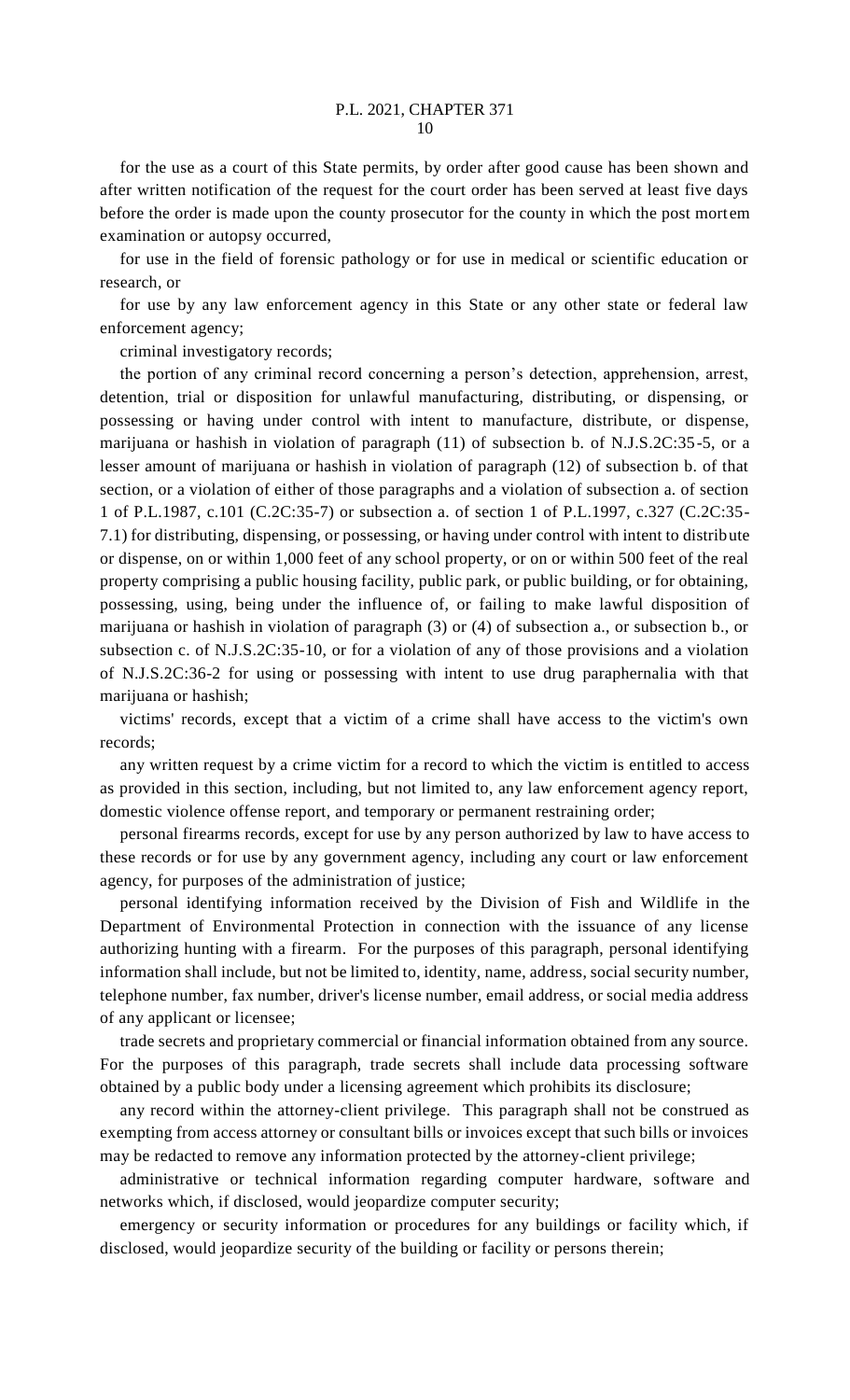security measures and surveillance techniques which, if disclosed, would create a risk to the safety of persons, property, electronic data or software;

information which, if disclosed, would give an advantage to competitors or bidders;

information generated by or on behalf of public employers or public employees in connection with any sexual harassment complaint filed with a public employer or with any grievance filed by or against an individual or in connection with collective negotiations, including documents and statements of strategy or negotiating position;

information which is a communication between a public agency and its insurance carrier, administrative service organization or risk management office;

information which is to be kept confidential pursuant to court order;

any copy of form DD-214, NGB-22, or that form, issued by the United States Government, or any other certificate of honorable discharge, or copy thereof, from active service or the reserves of a branch of the Armed Forces of the United States, or from service in the organized militia of the State, that has been filed by an individual with a public agency, except that a veteran or the veteran's spouse or surviving spouse shall have access to the veteran's own records;

any copy of an oath of allegiance, oath of office or any affirmation taken upon assuming the duties of any public office, or that oath or affirmation, taken by a current or former officer or employee in any public office or position in this State or in any county or municipality of this State, including members of the Legislative Branch, Executive Branch, Judicial Branch, and all law enforcement entities, except that the full name, title, and oath date of that person contained therein shall not be deemed confidential;

that portion of any document which discloses the social security number, credit card number, unlisted telephone number or driver license number of any person, or, in accordance with section 2 of P.L.2021, c.371 (C.47:1B-2), that portion of any document which discloses the home address, whether a primary or secondary residence, of any active, formerly active, or retired judicial officer, prosecutor, or law enforcement officer, or, as defined in section 1 of P.L.2021, c.371 (C.47:1B-1), any immediate family member thereof; except for use by any government agency, including any court or law enforcement agency, in carrying out its functions, or any private person or entity acting on behalf thereof, or any private person or entity seeking to enforce payment of court-ordered child support; except with respect to the disclosure of driver information by the New Jersey Motor Vehicle Commission as permitted by section 2 of P.L.1997, c.188 (C.39:2-3.4); and except that a social security number contained in a record required by law to be made, maintained or kept on file by a public agency shall be disclosed when access to the document or disclosure of that information is not otherwise prohibited by State or federal law, regulation or order or by State statute, resolution of either or both houses of the Legislature, Executive Order of the Governor, rule of court or regulation promulgated under the authority of any statute or executive order of the Governor;

a list of persons identifying themselves as being in need of special assistance in the event of an emergency maintained by a municipality for public safety purposes pursuant to section 1 of P.L.2017, c.266 (C.40:48-2.67); and

a list of persons identifying themselves as being in need of special assistance in the event of an emergency maintained by a county for public safety purposes pursuant to section 6 of P.L.2011, c.178 (C.App.A:9-43.13).

A government record shall not include, with regard to any public institution of higher education, the following information which is deemed to be privileged and confidential:

pedagogical, scholarly and/or academic research records and/or the specific details of any research project conducted under the auspices of a public higher education institution in New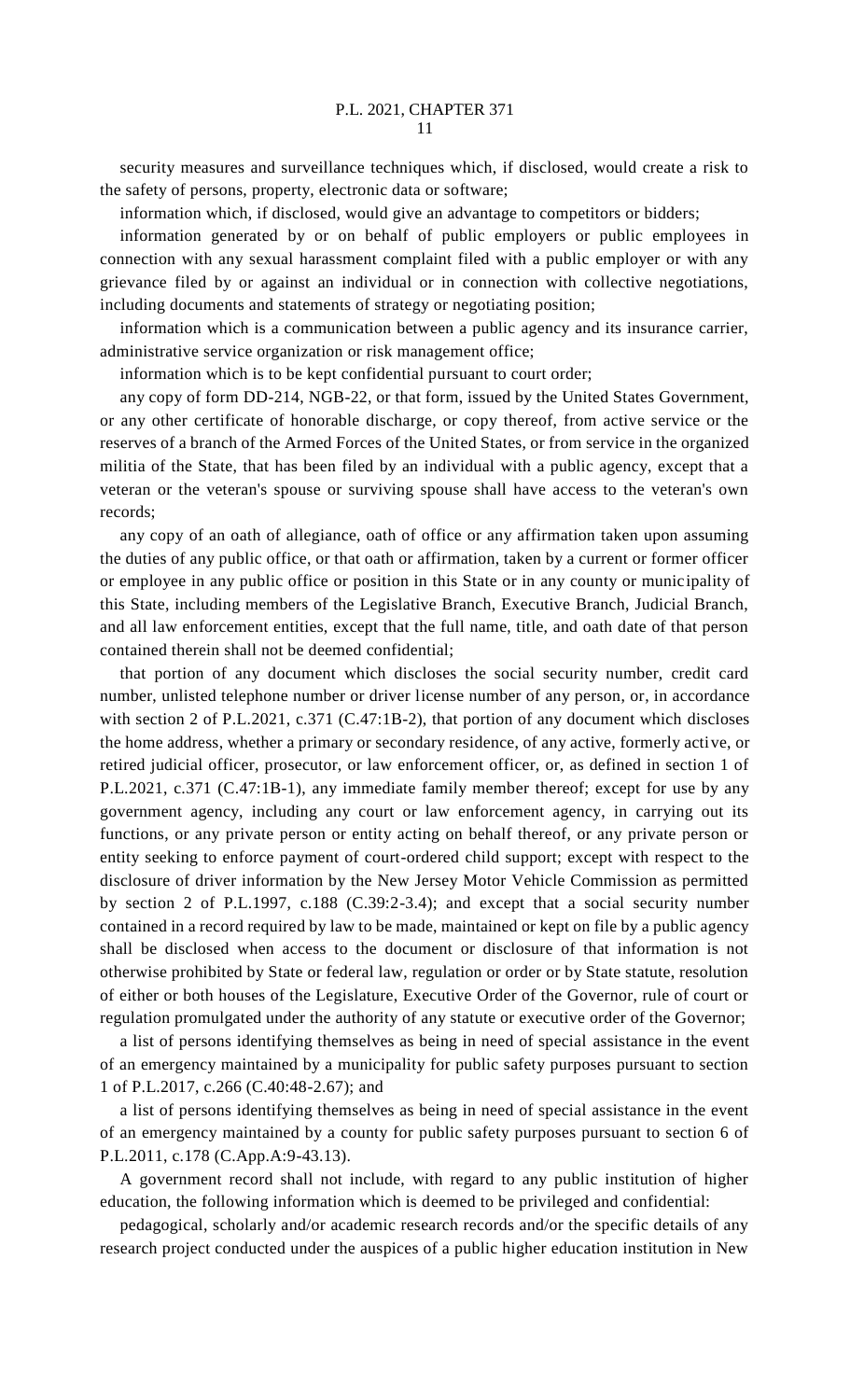Jersey, including, but not limited to, research, development information, testing procedures, or information regarding test participants, related to the development or testing of any pharmaceutical or pharmaceutical delivery system, except that a custodian may not deny inspection of a government record or part thereof that gives the name, title, expenditures, source and amounts of funding and date when the final project summary of any research will be available;

test questions, scoring keys and other examination data pertaining to the administration of an examination for employment or academic examination;

records of pursuit of charitable contributions or records containing the identity of a donor of a gift if the donor requires non-disclosure of the donor's identity as a condition of making the gift provided that the donor has not received any benefits of or from the institution of higher education in connection with such gift other than a request for memorialization or dedication;

valuable or rare collections of books or documents obtained by gift, grant, bequest or devise conditioned upon limited public access;

information contained on individual admission applications; and

information concerning student records or grievance or disciplinary proceedings against a student to the extent disclosure would reveal the identity of the student.

"Personal firearms record" means any information contained in a background investigation conducted by the chief of police, the county prosecutor, or the Superintendent of State Police, of any applicant for a permit to purchase a handgun, firearms identification card license, or firearms registration; any application for a permit to purchase a handgun, firearms identification card license, or firearms registration; any document reflecting the issuance or denial of a permit to purchase a handgun, firearms identification card license, or firearms registration; and any permit to purchase a handgun, firearms identification card license, or any firearms license, certification, certificate, form of register, or registration statement. For the purposes of this paragraph, information contained in a background investigation shall include, but not be limited to, identity, name, address, social security number, phone number, fax number, driver's license number, email address, social media address of any applicant, licensee, registrant or permit holder.

"Public agency" or "agency" means any of the principal departments in the Executive Branch of State Government, and any division, board, bureau, office, commission or other instrumentality within or created by such department; the Legislature of the State and any office, board, bureau or commission within or created by the Legislative Branch; and any independent State authority, commission, instrumentality or agency. The terms also mean any political subdivision of the State or combination of political subdivisions, and any division, board, bureau, office, commission or other instrumentality within or created by a political subdivision of the State or combination of political subdivisions, and any independent authority, commission, instrumentality or agency created by a political subdivision or combination of political subdivisions.

"Law enforcement agency" means a public agency, or part thereof, determined by the Attorney General to have law enforcement responsibilities.

"Law enforcement officer" means a person whose public duties include the power to act as an officer for the detection, apprehension, arrest and conviction of offenders against the laws of this State.

"Constituent" means any State resident or other person communicating with a member of the Legislature.

"Judicial officer" means any active, formerly active, or retired federal, state, county, or municipal judge, including a judge of the Tax Court and any other court of limited jurisdiction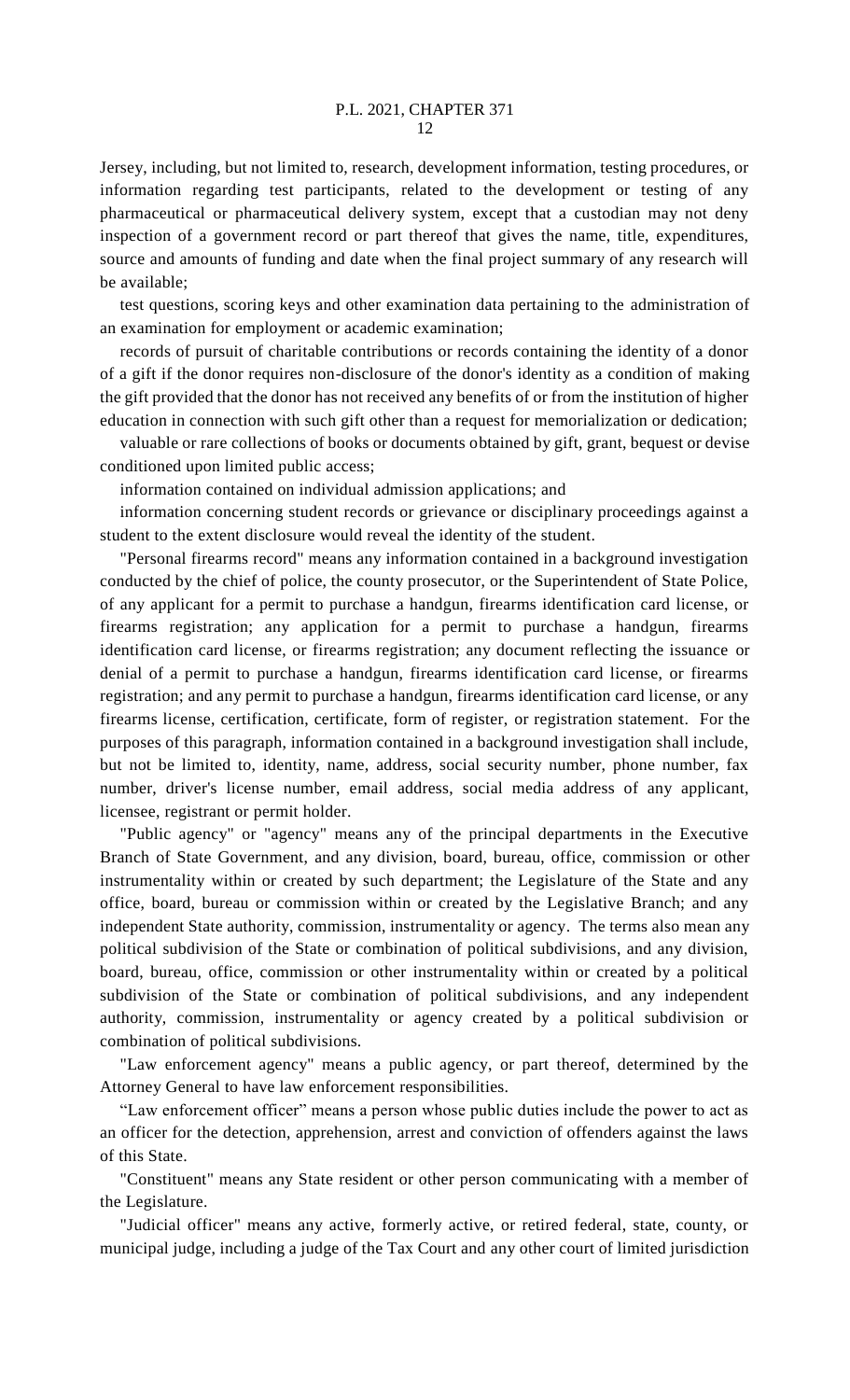established, altered, or abolished by law, a judge of the Office of Administrative Law, a judge of the Division of Workers' Compensation, and any other judge established by law who serves in the executive branch.

"Member of the Legislature" means any person elected or selected to serve in the New Jersey Senate or General Assembly.

"Criminal investigatory record" means a record which is not required by law to be made, maintained or kept on file that is held by a law enforcement agency which pertains to any criminal investigation or related civil enforcement proceeding.

"Victim's record" means an individually-identifiable file or document held by a victims' rights agency which pertains directly to a victim of a crime except that a victim of a crime shall have access to the victim's own records.

"Victim of a crime" means a person who has suffered personal or psychological injury or death or incurs loss of or injury to personal or real property as a result of a crime, or if such a person is deceased or incapacitated, a member of that person's immediate family.

"Victims' rights agency" means a public agency, or part thereof, the primary responsibility of which is providing services, including, but not limited to, food, shelter, or clothing, medical, psychiatric, psychological or legal services or referrals, information and referral services, counseling and support services, or financial services to victims of crimes, including victims of sexual assault, domestic violence, violent crime, child endangerment, child abuse or child neglect, and the Victims of Crime Compensation Board, established pursuant to P.L.1971, c.317 (C.52:4B-1 et seq.) and continued as the Victims of Crime Compensation Office pursuant to P.L.2007, c.95 (C.52:4B-3.2 et al.) and Reorganization Plan No. 001-2008.

11. Section 6 of P.L.2001, c.404 (C.47:1A-5) is amended to read as follows:

C.47:1A-5 Times during which records may be inspected, examined, copied; access; copy fees.

6. a. The custodian of a government record shall permit the record to be inspected, examined, and copied by any person during regular business hours; or in the case of a municipality having a population of 5,000 or fewer according to the most recent federal decennial census, a board of education having a total district enrollment of 500 or fewer, or a public authority having less than \$10 million in assets, during not less than six regular business hours over not less than three business days per week or the entity's regularly-scheduled business hours, whichever is less; unless a government record is exempt from public access by: P.L.1963, c.73 (C.47:1A-1 et seq.) as amended and supplemented; any other statute; resolution of either or both houses of the Legislature; regulation promulgated under the authority of any statute or Executive Order of the Governor; Executive Order of the Governor; Rules of Court; any federal law; federal regulation; or federal order. Prior to allowing access to any government record, the custodian thereof shall redact from that record any information which discloses the social security number, credit card number, unlisted telephone number, or driver license number of any person, or, in accordance with section 2 of P.L.2021, c.371 (C.47:1B-2), the home address, whether a primary or secondary residence, of any active, formerly active, or retired judicial officer, prosecutor, or law enforcement officer, or, as defined in section 1 of P.L.2021, c.371 (C.47:1B-1), any immediate family member thereof; except for use by any government agency, including any court or law enforcement agency, in carrying out its functions, or any private person or entity acting on behalf thereof, or any private person or entity seeking to enforce payment of court-ordered child support; except with respect to the disclosure of driver information by the New Jersey Motor Vehicle Commission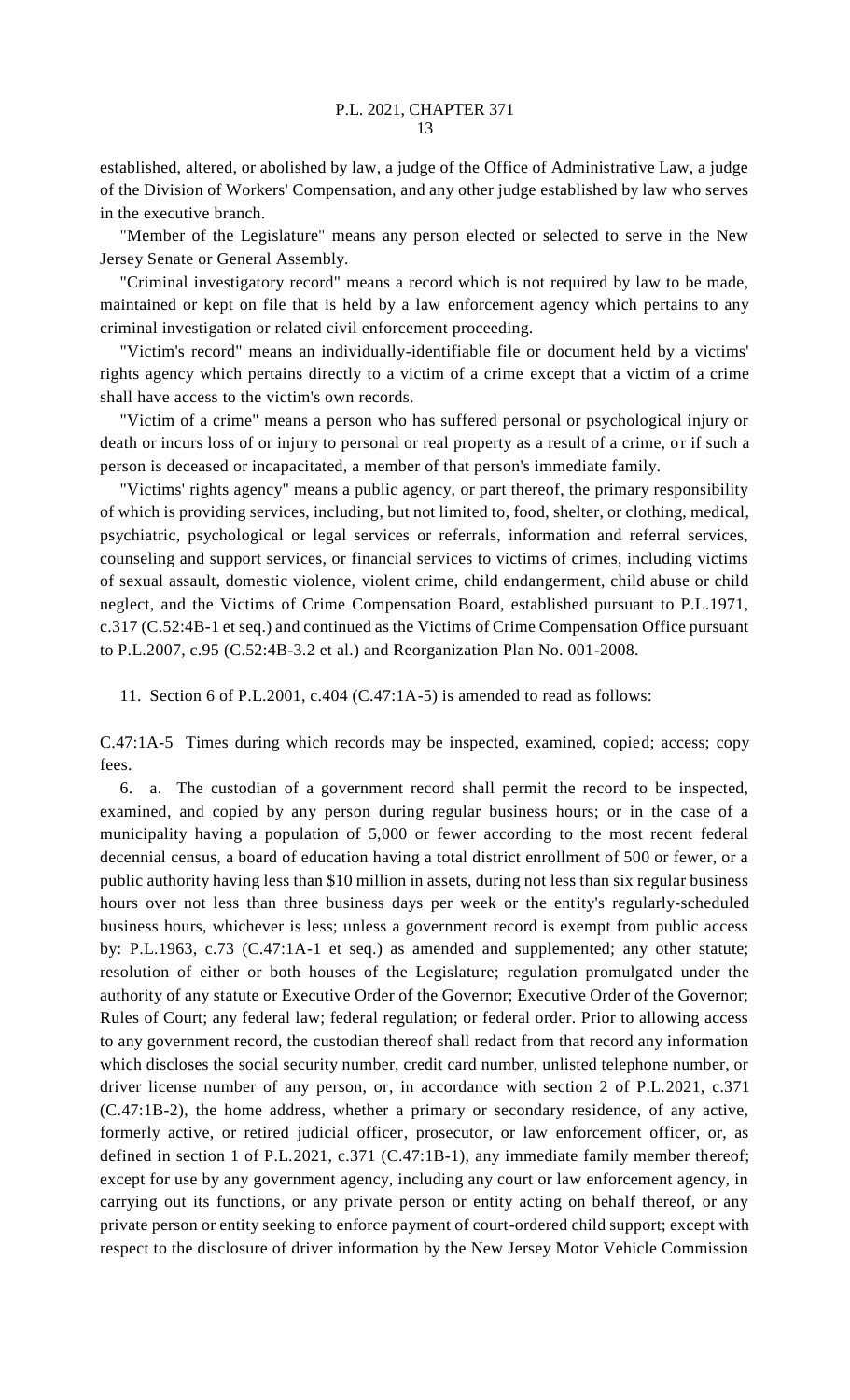as permitted by section 2 of P.L.1997, c.188 (C.39:2-3.4); and except that a social security number contained in a record required by law to be made, maintained or kept on file by a public agency shall be disclosed when access to the document or disclosure of that information is not otherwise prohibited by State or federal law, regulation or order or by State statute, resolution of either or both houses of the Legislature, Executive Order of the Governor, rule of court or regulation promulgated under the authority of any statute or executive order of the Governor. Except where an agency can demonstrate an emergent need, a regulation that limits access to government records shall not be retroactive in effect or applied to deny a request for access to a government record that is pending before the agency, the council or a court at the time of the adoption of the regulation.

b. (1) A copy or copies of a government record may be purchased by any person upon payment of the fee prescribed by law or regulation. Except as otherwise provided by law or regulation and except as provided in paragraph (2) of this subsection, the fee assessed for the duplication of a government record embodied in the form of printed matter shall be \$0.05 per letter size page or smaller, and \$0.07 per legal size page or larger. If a public agency can demonstrate that its actual costs for duplication of a government record exceed the foregoing rates, the public agency shall be permitted to charge the actual cost of duplicating the record. The actual cost of duplicating the record, upon which all copy fees are based, shall be the cost of materials and supplies used to make a copy of the record, but shall not include the cost of labor or other overhead expenses associated with making the copy except as provided for in subsection c. of this section. Access to electronic records and non-printed materials shall be provided free of charge, but the public agency may charge for the actual costs of any needed supplies such as computer discs.

(2) No fee shall be charged to a victim of a crime for a copy or copies of a record to which the crime victim is entitled to access, as provided in section 1 of P.L.1995, c.23 (C.47:1A-1.1). c. Whenever the nature, format, manner of collation, or volume of a government record embodied in the form of printed matter to be inspected, examined, or copied pursuant to this section is such that the record cannot be reproduced by ordinary document copying equipment in ordinary business size or involves an extraordinary expenditure of time and effort to accommodate the request, the public agency may charge, in addition to the actual cost of duplicating the record, a special service charge that shall be reasonable and shall be based upon the actual direct cost of providing the copy or copies; provided, however, that in the case of a municipality, rates for the duplication of particular records when the actual cost of copying exceeds the foregoing rates shall be established in advance by ordinance. The requestor shall have the opportunity to review and object to the charge prior to it being incurred.

d. A custodian shall permit access to a government record and provide a copy thereof in the medium requested if the public agency maintains the record in that medium. If the public agency does not maintain the record in the medium requested, the custodian shall either convert the record to the medium requested or provide a copy in some other meaningful medium. If a request is for a record: (1) in a medium not routinely used by the agency; (2) not routinely developed or maintained by an agency; or (3) requiring a substantial amount of manipulation or programming of information technology, the agency may charge, in addition to the actual cost of duplication, a special charge that shall be reasonable and shall be based on the cost for any extensive use of information technology, or for the labor cost of personnel providing the service, that is actually incurred by the agency or attributable to the agency for the programming, clerical, and supervisory assistance required, or both.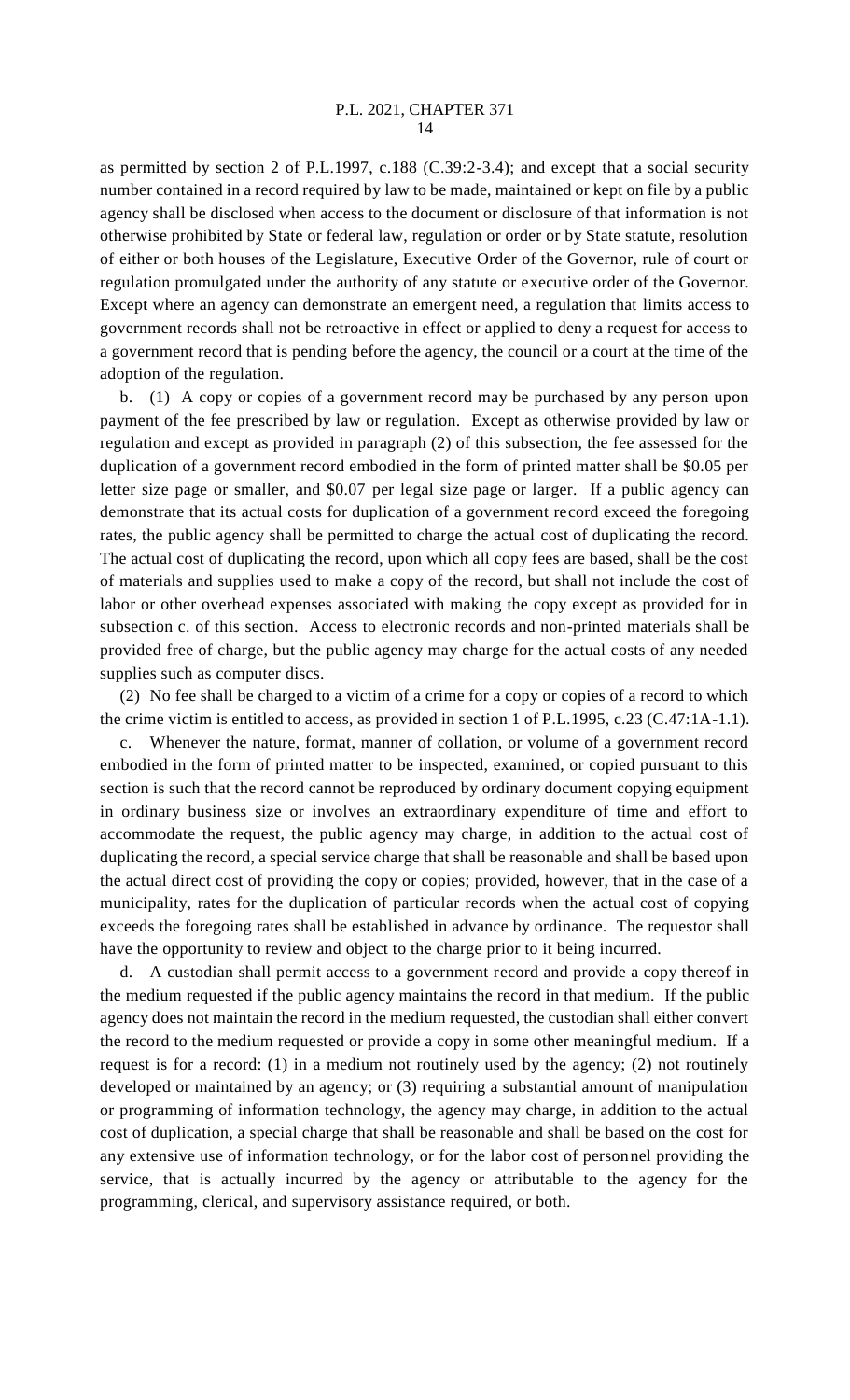e. Immediate access ordinarily shall be granted to budgets, bills, vouchers, contracts, including collective negotiations agreements and individual employment contracts, and public employee salary and overtime information.

f. The custodian of a public agency shall adopt a form for the use of any person who requests access to a government record held or controlled by the public agency. The form shall provide space for the name, address, and phone number of the requestor and a brief description of the government record sought. The form shall include space for the custodian to indicate which record will be made available, when the record will be available, and the fees to be charged. The form shall also include the following: (1) specific directions and procedures for requesting a record; (2) a statement as to whether prepayment of fees or a deposit is required; (3) the time period within which the public agency is required by P.L.1963, c.73 (C.47:1A-1 et seq.) as amended and supplemented, to make the record available; (4) a statement of the requestor's right to challenge a decision by the public agency to deny access and the procedure for filing an appeal; (5) space for the custodian to list reasons if a request is denied in whole or in part; (6) space for the requestor to sign and date the form; (7) space for the custodian to sign and date the form if the request is fulfilled or denied. The custodian may require a deposit against costs for reproducing documents sought through an anonymous request whenever the custodian anticipates that the information thus requested will cost in excess of \$5 to reproduce.

A request for access to a government record shall be in writing and hand-delivered, mailed, transmitted electronically, or otherwise conveyed to the appropriate custodian. A custodian shall promptly comply with a request to inspect, examine, copy, or provide a copy of a government record. If the custodian is unable to comply with a request for access, the custodian shall indicate the specific basis therefor on the request form and promptly return it to the requestor. The custodian shall sign and date the form and provide the requestor with a copy thereof. If the custodian of a government record asserts that part of a particular record is exempt from public access pursuant to P.L.1963, c.73 (C.47:1A-1 et seq.) as amended and supplemented, the custodian shall delete or excise from a copy of the record that portion which the custodian asserts is exempt from access and shall promptly permit access to the remainder of the record. If the government record requested is temporarily unavailable because it is in use or in storage, the custodian shall so advise the requestor and shall make arrangements to promptly make available a copy of the record. If a request for access to a government record would substantially disrupt agency operations, the custodian may deny access to the record after attempting to reach a reasonable solution with the requestor that accommodates the interests of the requestor and the agency.

h. Any officer or employee of a public agency who receives a request for access to a government record shall forward the request to the custodian of the record or direct the requestor to the custodian of the record.

i. (1) Unless a shorter time period is otherwise provided by statute, regulation, or executive order, a custodian of a government record shall grant access to a government record or deny a request for access to a government record as soon as possible, but not later than seven business days after receiving the request, provided that the record is currently available and not in storage or archived. In the event a custodian fails to respond within seven business days after receiving a request, the failure to respond shall be deemed a denial of the request, unless the requestor has elected not to provide a name, address or telephone number, or other means of contacting the requestor. If the requestor has elected not to provide a name, address, or telephone number, or other means of contacting the requestor, the custodian shall not be required to respond until the requestor reappears before the custodian seeking a response to the original request. If the government record is in storage or archived, the requestor shall be